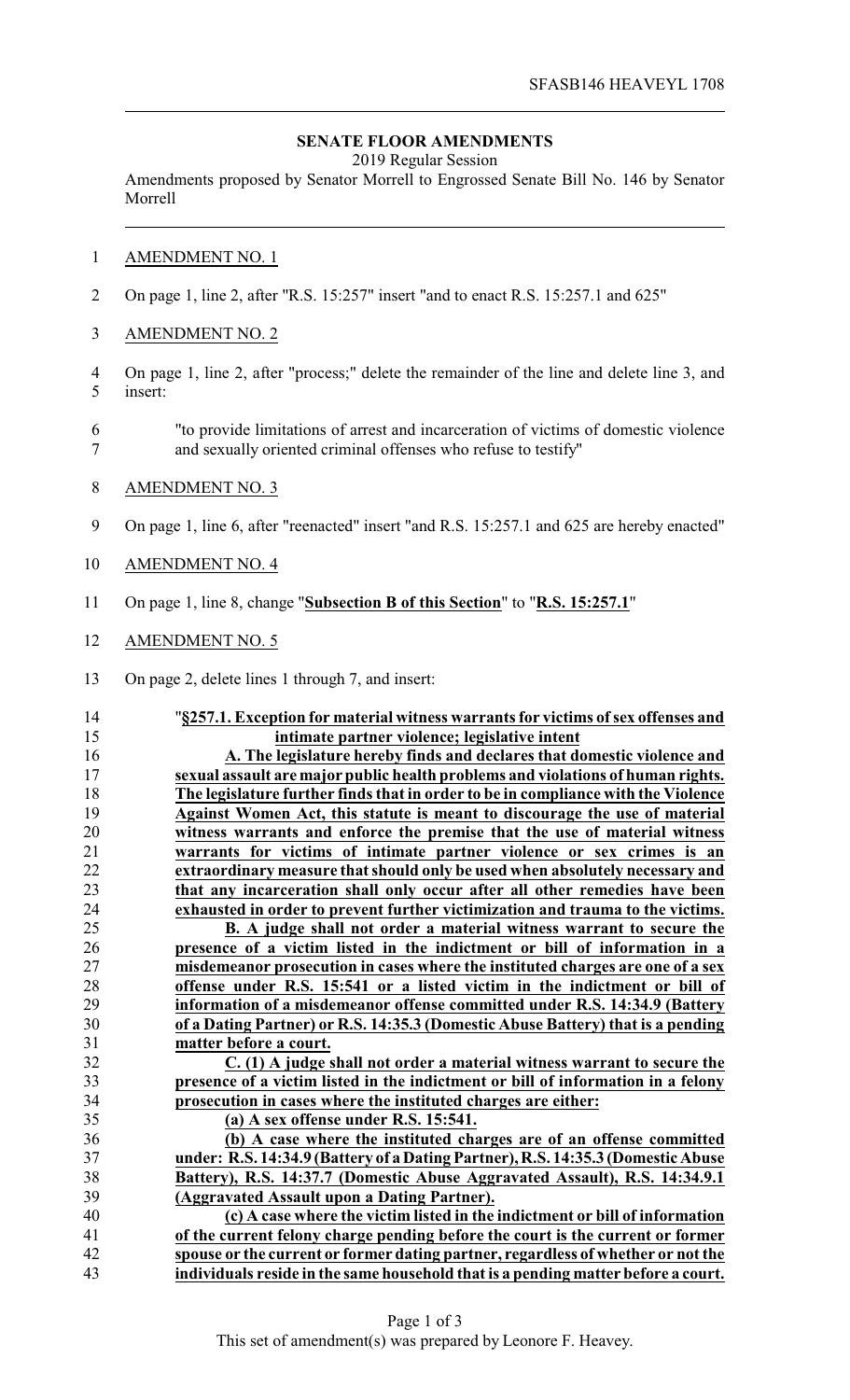| $\mathbf{1}$   | (2) Notwithstanding Paragraph (1) of this Subsection, a judge may order            |
|----------------|------------------------------------------------------------------------------------|
| $\overline{c}$ | a material witness warrant to secure the presence of a victim listed in the        |
| $\overline{3}$ | indictment or bill of information in a felony prosecution if the applicant         |
| $\overline{4}$ | presents an affidavit to the judge attesting to all of the following:              |
| 5              | (a) The efforts made by the applicant to secure the witness's appearance           |
| 6              | in court.                                                                          |
| $\overline{7}$ | (b) That the testimony of the witness is essential to the prosecution or           |
| 8              | defense of a criminal proceeding.                                                  |
| 9              | (c) The filing of the affidavit made pursuant to this Section is filed in          |
| 10             | compliance with R.S. 46:1844(W).                                                   |
| 11             |                                                                                    |
|                | D. Appearance of the secured victim after execution of the material                |
| 12             | witness warrant.                                                                   |
| 13             | (1) When a witness who is a victim of any of the above enumerated                  |
| 14             | offenses is secured pursuant to a material witness warrant issued by a judge,      |
| 15             | notification shall immediately be made to the judge who signed the warrant and     |
| 16             | the duty judge or magistrate, as well as the applicant who requested the order.    |
| 17             | Upon notification that the witness has been secured:                               |
| 18             | (a) Inside of the jurisdiction where the material warrant was issued, the          |
| 19             | victim shall be brought before a judge on the next scheduled business day.         |
| 20             | (b) Outside of the jurisdiction in which the warrant was issued, the               |
| 21             | victim shall be brought before the judge as soon as practically possible.          |
| 22             | (2) Once the victim is brought before a judge, the judge shall explore all         |
| 23             | available alternatives to incarceration to ensure the victim's appearance in       |
| 24             | court.                                                                             |
| 25             | (3) The witness shall be notified of the right to retain counsel or, if            |
| 26             | indigent, shall be appointed counsel for a bond hearing.                           |
| $27\,$         | E. Right to bail; presumption in favor of release.                                 |
| 28             | (1) There shall be a presumption that a victim, as defined in Subsection           |
| 29             | C of this Section, be released on his own recognizance.                            |
| 30             | (2) The court shall consider all least restrictive means to ensure the             |
| 31             | witness's appearance in court pursuant to a subpoena, including but not limited    |
| 32             | to imposing conditions of release such as:                                         |
| 33             | (a) Bond supervision or GPS monitoring to be paid by the applicant of              |
| 34             | the warrant.                                                                       |
| 35             | (b) Treatment facilities, shelters, or lodging paid for by the applicant of        |
| 36             | the warrant.                                                                       |
| 37             | (3) The court shall notify the witness of services offered by community            |
| 38             | partners or victim witness assistance coordinators.                                |
| 39             | F. Incarceration.                                                                  |
| 40             |                                                                                    |
|                | (1) The court shall exhaust all alternatives prior to ordering the                 |
| 41             | incarceration of a victim as defined in Subsection C of this Section.              |
| 42             | (2) If a judge determines there are no alternatives that will secure the           |
| 43             | victim's testimony, then the judge may order that the witness be placed in         |
| 44             | protective custody. If practically possible, a victim shall not be incarcerated in |
| 45             | the same institution as the defendant.                                             |
| 46             | G. Nothing in this Section shall be construed to limit the authority of the        |
| 47             | district attorney or defendant from securing a witness outside the jurisdiction    |
| 48             | of the court. Nothing in this Section shall be construed to create a release       |
| 49             | mechanism for a witness if the witness is incarcerated for any reason unrelated    |
| 50             | to a material witness warrant sought under this Section.                           |
| 51             | *<br>*<br>*                                                                        |
| 52             | §625. Material witness warrant data; reporting                                     |
| 53             | A. By February fifteenth of each year, each criminal justice agency shall          |
| 54             | report all of the following information for the prior calendar year to the         |
| 55             | <b>Department of Justice:</b>                                                      |
| 56             | (1) The number of material witness warrants applied for.                           |
| 57             | (2) The number of material witness warrants signed by a judge.                     |
| 58             | (3) The number of material witness warrants executed.                              |
| 59             | (4) The number of victims as defined in R.S. $15:257.1(C)$ incarcerated            |
| 60             | pursuant to a material witness warrant.                                            |
|                |                                                                                    |